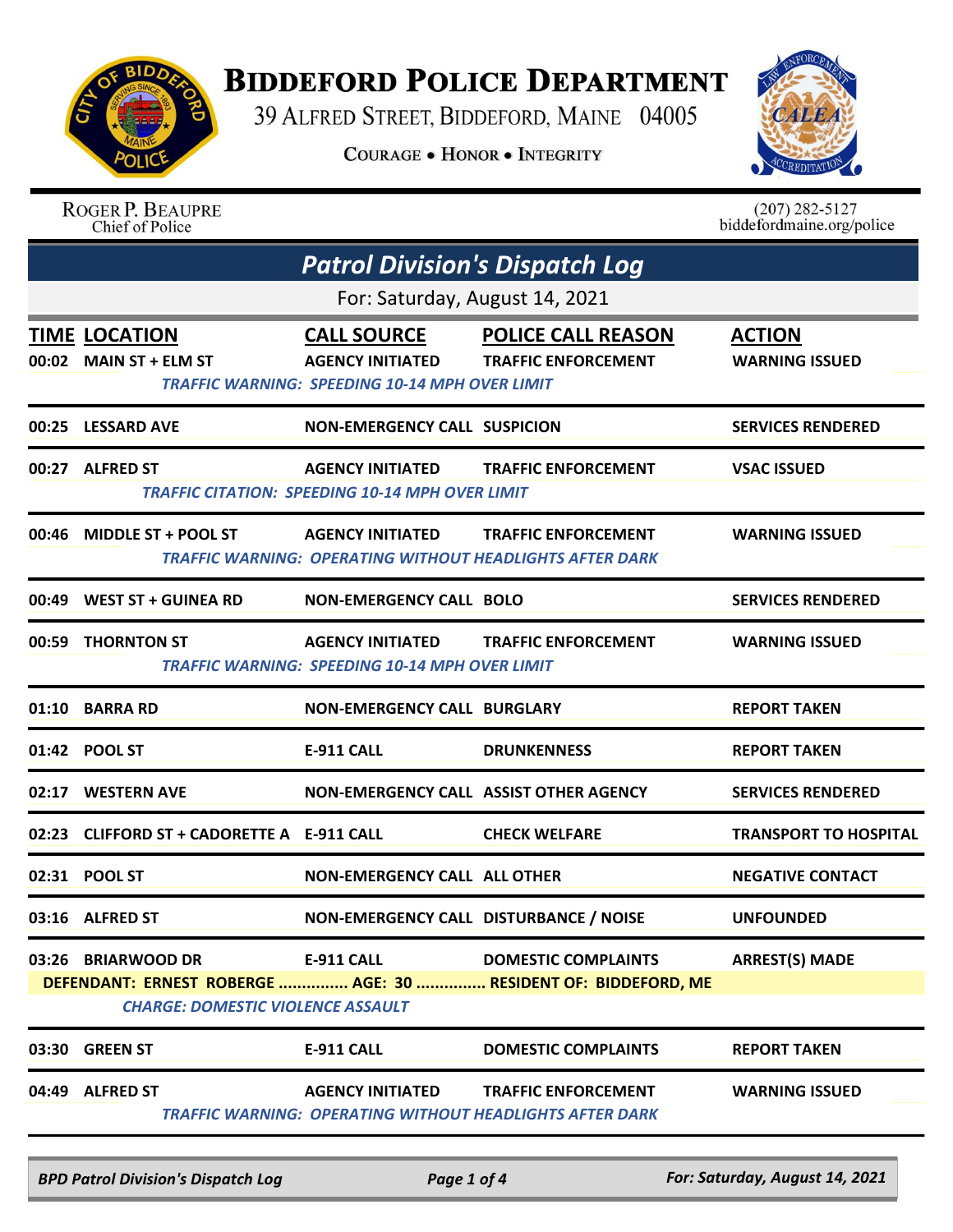| <b>TIME LOCATION</b><br>07:14 WESTERN AVE      | <b>CALL SOURCE</b><br><b>AGENCY INITIATED</b> | <b>POLICE CALL REASON</b><br><b>PAPERWORK</b>                         | <b>ACTION</b><br><b>PAPERWORK NOT SERVED</b> |
|------------------------------------------------|-----------------------------------------------|-----------------------------------------------------------------------|----------------------------------------------|
| 07:39 ALFRED ST<br><b>CHARGE: ASSAULT</b>      | <b>AGENCY INITIATED PAPERWORK</b>             | DEFENDANT: ERNEST GROVER DORE JR  AGE: 60  RESIDENT OF: BIDDEFORD, ME | <b>SUMMONS ISSUED</b>                        |
| 07:46 LIND AVE                                 | <b>AGENCY INITIATED</b>                       | <b>PAPERWORK</b>                                                      | <b>PAPERWORK SERVED</b>                      |
| 08:55 BRADBURY ST                              | <b>E-911 CALL</b>                             | ASSIST W/ MEDICAL   ECHO LEVEL TRANSPORT TO HOSPITAL                  |                                              |
| 09:10 ELM ST                                   | NON-EMERGENCY CALL OUT FOR FOLLOW UP          |                                                                       | <b>SERVICES RENDERED</b>                     |
| 09:16 JEFFERSON ST                             | <b>AGENCY INITIATED</b>                       | <b>PAPERWORK</b>                                                      | <b>PAPERWORK SERVED</b>                      |
| 09:18 SUMMIT ST                                | <b>E-911 CALL</b>                             | <b>MOTOR VEHICLE THEFT</b>                                            | <b>REPORT TAKEN</b>                          |
| 09:42 WESTERN AVE                              | <b>AGENCY INITIATED</b>                       | <b>PAPERWORK</b>                                                      | <b>PAPERWORK NOT SERVED</b>                  |
| 09:43 FORTUNES ROCKS RD                        |                                               | NON-EMERGENCY CALL ARTICLES LOST/FOUND                                | <b>REPORT TAKEN</b>                          |
| 09:53 JEFFERSON ST +<br><b>CHARGE: ASSAULT</b> | <b>AGENCY INITIATED PAPERWORK</b>             | DEFENDANT: RYAN A CARREON  AGE: 27  RESIDENT OF: BIDDEFORD, ME        | <b>SUMMONS ISSUED</b>                        |
| 10:04 MARINER WAY                              | NON-EMERGENCY CALL PARKING COMPLAINT          |                                                                       | <b>GONE ON ARRIVAL</b>                       |
| 10:10 ELM ST + MAIN ST                         | <b>E-911 CALL</b>                             | <b>BOLO</b>                                                           | <b>REFERRED OTHER AGENCY</b>                 |
| <b>10:14 FORTUNES ROCKS RD</b>                 | <b>AGENCY INITIATED</b>                       | <b>COMMUNITY ENGAGEMENT</b>                                           | <b>SERVICES RENDERED</b>                     |
| 10:31 BASKET ISLE                              | NON-EMERGENCY CALL ARTICLES LOST/FOUND        |                                                                       | <b>SERVICES RENDERED</b>                     |
| <b>10:52 FORTUNES ROCKS RD</b>                 | <b>AGENCY INITIATED</b>                       | <b>COMMUNITY ENGAGEMENT</b>                                           | <b>NO VIOLATION</b>                          |
| 11:04 BIDDEFORD GATEWAY CTR                    | <b>E-911 CALL</b>                             | <b>BOLO</b>                                                           | <b>SERVICES RENDERED</b>                     |
| 11:07 BEACH HOUSE LN                           | <b>AGENCY INITIATED</b>                       | <b>COMMUNITY ENGAGEMENT</b>                                           | <b>NO VIOLATION</b>                          |
| 11:10 POOL ST + BRIDGE RD                      | <b>AGENCY INITIATED</b>                       | <b>ASSIST CITIZEN</b>                                                 | <b>SERVICES RENDERED</b>                     |
| 11:26 NEWTOWN RD                               | <b>AGENCY INITIATED</b>                       | <b>ANIMAL COMPLAINT</b>                                               | <b>SERVICES RENDERED</b>                     |
| 11:44 QUIMBY ST                                |                                               | NON-EMERGENCY CALL BURGLARY OF A MOTOR VEHICLE REPORT TAKEN           |                                              |
| 11:54 WEST ST + ELM ST                         | <b>E-911 CALL</b>                             | <b>ASSIST W/ VEHICLE CRASH - FIRE / STATE FORM TAKEN</b>              |                                              |
| 11:58 POOL ST                                  | <b>E-911 CALL</b>                             | <b>DISTURBANCE / NOISE</b>                                            | <b>REPORT TAKEN</b>                          |
| <b>12:10 FORTUNES ROCKS RD</b>                 |                                               | NON-EMERGENCY CALL EXTREME MOTORCYCLING                               | <b>GONE ON ARRIVAL</b>                       |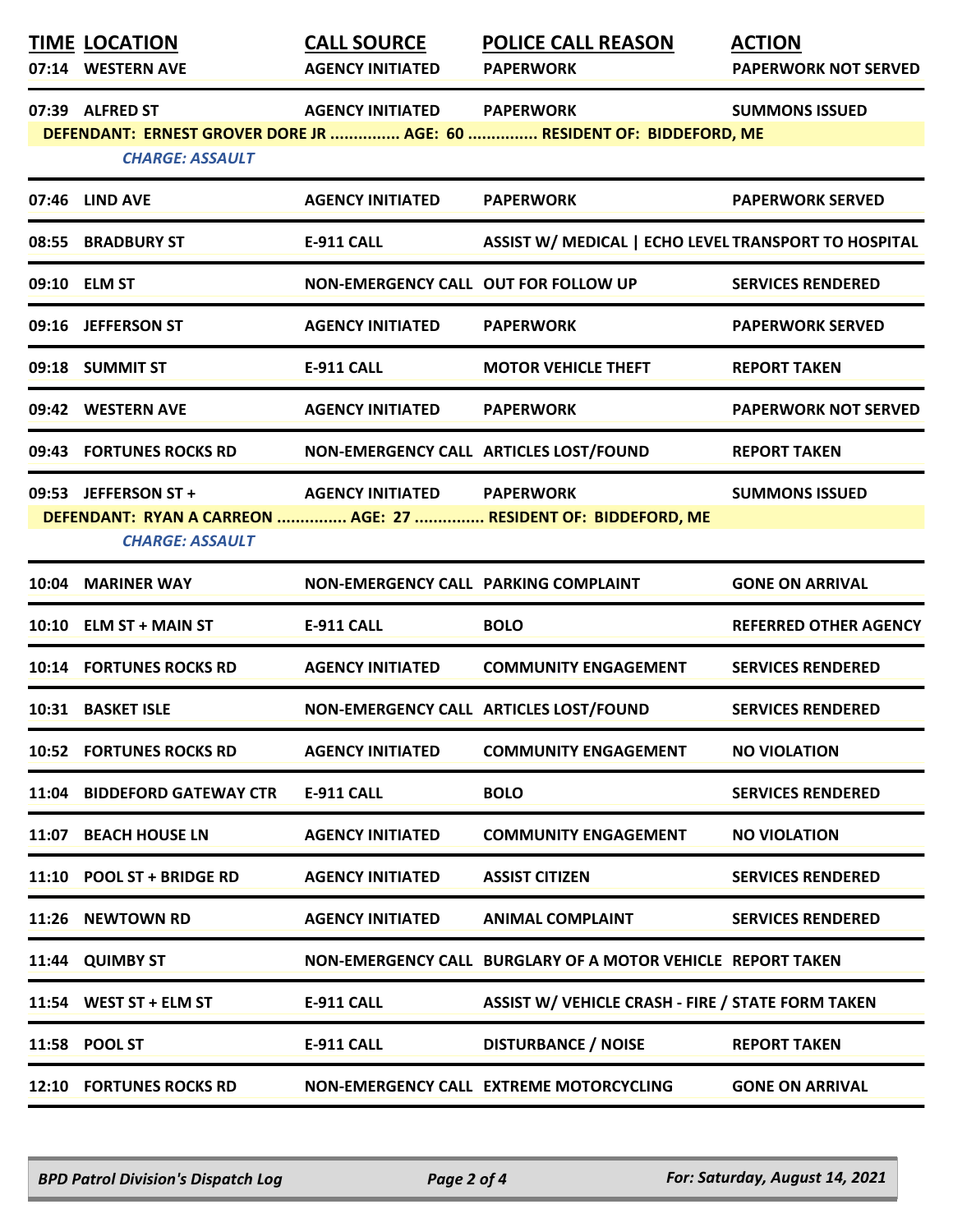|       | <b>TIME LOCATION</b><br>12:20 BOULDER WAY      | <b>CALL SOURCE</b><br><b>E-911 CALL</b>               | <b>POLICE CALL REASON</b><br>911 MISUSE                                                                                                                                           | <b>ACTION</b><br><b>SERVICES RENDERED</b> |
|-------|------------------------------------------------|-------------------------------------------------------|-----------------------------------------------------------------------------------------------------------------------------------------------------------------------------------|-------------------------------------------|
|       | 12:21 HORRIGAN CT                              | <b>WALK-IN AT STATION</b>                             | <b>HARASSMENT</b>                                                                                                                                                                 | <b>REPORT TAKEN</b>                       |
|       | 12:43 MAIN ST + ELM ST                         | <b>E-911 CALL</b>                                     | <b>DISABLED VEHICLE</b>                                                                                                                                                           | <b>GONE ON ARRIVAL</b>                    |
|       | 12:51 ALFRED ST                                |                                                       | <b>NON-EMERGENCY CALL DOMESTIC COMPLAINTS</b>                                                                                                                                     | <b>REPORT TAKEN</b>                       |
|       | 13:01 LESTER B ORCUTT BLVD                     | <b>E-911 CALL</b>                                     | 911 MISUSE                                                                                                                                                                        | <b>SERVICES RENDERED</b>                  |
|       | 13:22 WASHINGTON ST                            | <b>AGENCY INITIATED</b>                               | <b>ARTICLES LOST/FOUND</b>                                                                                                                                                        | <b>REPORT TAKEN</b>                       |
|       | 13:52 CRESCENT ST                              | NON-EMERGENCY CALL PARKING COMPLAINT                  |                                                                                                                                                                                   | <b>PARKING TICKET ISSUED</b>              |
|       | <b>14:36 MAIN ST</b>                           | <b>AGENCY INITIATED</b>                               | <b>COMMUNITY ENGAGEMENT</b>                                                                                                                                                       | <b>NO VIOLATION</b>                       |
|       | 14:47 POOL ST                                  | <b>WALK-IN AT STATION</b>                             | <b>ARTICLES LOST/FOUND</b>                                                                                                                                                        | <b>REPORT TAKEN</b>                       |
|       | <b>14:54 FORTUNES ROCKS RD</b>                 | NON-EMERGENCY CALL PARKING COMPLAINT                  |                                                                                                                                                                                   | <b>REFERRED OTHER AGENCY</b>              |
|       | 14:57 ALFRED ST                                | <b>WALK-IN AT STATION</b>                             | <b>ALL OTHER</b>                                                                                                                                                                  | <b>SERVICES RENDERED</b>                  |
|       | <b>15:42 PINE ST</b>                           | <b>AGENCY INITIATED</b>                               | <b>OUT FOR FOLLOW UP</b>                                                                                                                                                          | <b>SERVICES RENDERED</b>                  |
| 15:47 | <b>HIGH ST</b>                                 | <b>E-911 CALL</b>                                     | 911 MISUSE                                                                                                                                                                        | <b>SERVICES RENDERED</b>                  |
|       | <b>16:04 MILE STRETCH RD</b>                   | <b>NON-EMERGENCY CALL ALL OTHER</b>                   |                                                                                                                                                                                   | <b>SERVICES RENDERED</b>                  |
|       | 16:17 POOL ST                                  | <b>NON-EMERGENCY CALL DRUG</b>                        |                                                                                                                                                                                   | <b>SERVICES RENDERED</b>                  |
|       | 16:41 WEST ST                                  | <b>AGENCY INITIATED</b>                               | <b>OUT FOR FOLLOW UP</b>                                                                                                                                                          | <b>SERVICES RENDERED</b>                  |
|       | 16:59 OLD KINGS HWY                            | <b>E-911 CALL</b>                                     | <b>WATER EMERGENCY   OCEAN</b>                                                                                                                                                    | <b>SERVICES RENDERED</b>                  |
|       | 17:56 ALFRED ST + ANDREWS RD                   | <b>E-911 CALL</b>                                     | <b>BOLO</b>                                                                                                                                                                       | <b>NEGATIVE CONTACT</b>                   |
|       | 18:02 ELM ST                                   | <b>NON-EMERGENCY CALL ALARM - POLICE</b>              |                                                                                                                                                                                   | <b>BUILDING CHECK/SECURE</b>              |
|       | 18:21 ALFRED ST                                | <b>WALK-IN AT STATION</b>                             | <b>CIVIL COMPLAINT</b>                                                                                                                                                            | <b>CIVIL COMPLAINT</b>                    |
|       | 18:22 ELM ST                                   | <b>AGENCY INITIATED</b>                               | <b>TRAFFIC ENFORCEMENT</b><br><b>TRAFFIC WARNING: FAILING TO HAVE MOTOR VEHICLE LICENSE IN POSSESION</b><br><b>TRAFFIC WARNING: OPERATING VEHICLE WITH INADEQUATE REAR LIGHTS</b> | <b>WARNING ISSUED</b>                     |
|       | 19:32 ALFRED ST + MARINER WAY AGENCY INITIATED | <b>TRAFFIC WARNING: VIOLATION OF RED ARROW SIGNAL</b> | <b>TRAFFIC ENFORCEMENT</b>                                                                                                                                                        | <b>WARNING ISSUED</b>                     |
|       | 19:58 MAY ST                                   |                                                       | NON-EMERGENCY CALL BURGLARY OF A MOTOR VEHICLE REPORT TAKEN                                                                                                                       |                                           |
|       | 20:09 BACON ST                                 |                                                       | NON-EMERGENCY CALL DEATH ATTENDED & UNATTENDE REPORT TAKEN                                                                                                                        |                                           |
|       |                                                |                                                       |                                                                                                                                                                                   |                                           |

*BPD Patrol Division's Dispatch Log Page 3 of 4 For: Saturday, August 14, 2021*